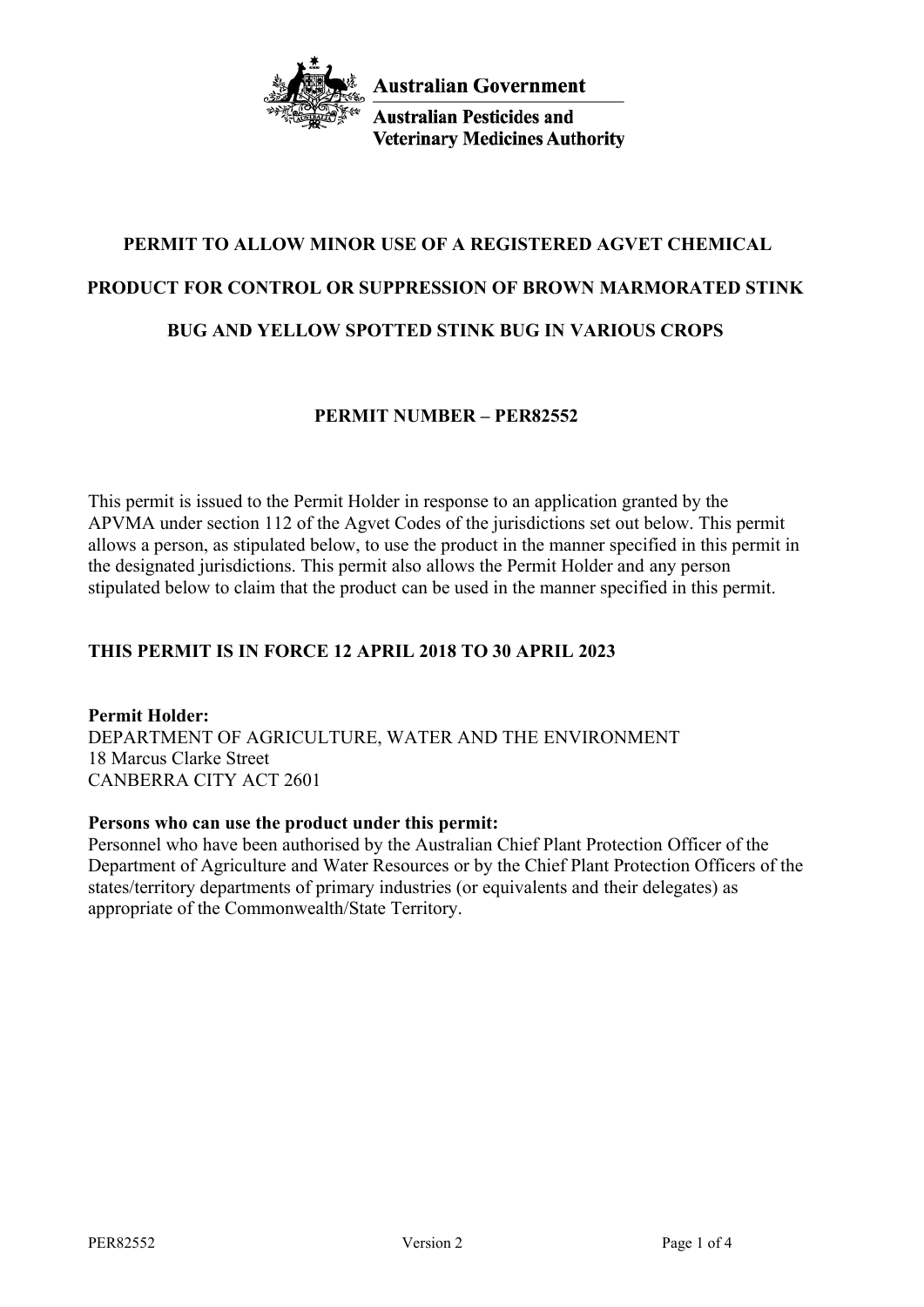# **CONDITIONS OF USE**

## **Products to be used:**

KARATE ZEON INSECTICIDE (APVMA No. 51422) PLUS OTHER REGISTERED PRODUCTS Containing: 250 g/L LAMBDA-CYHALOTHRIN as the only active constituent.

# NUFARM KAISO 240EG INSECTICIDE WITH SORBIE TECHNOLOGY (APVMA No. 83077) PLUS OTHER REGISTERED PRODUCTS

Containing: 240 g/kg LAMBDA-CYHALOTHRIN as the only active constituent.

## **Directions for Use:**

| Crop                   | <b>Pest</b>                        | Rate                 |
|------------------------|------------------------------------|----------------------|
| Cotton                 | <b>Brown Marmorated Stink Bug</b>  | $250$ g/L products:  |
| Tomatoes               | (Halyomorpha halys)                | $80 \text{ mL/ha}$   |
| Mung Beans, Navy Beans | <b>Yellow Spotted Stink Bug</b>    | $240$ g/kg products: |
| Sorghum                | (Erthesina fullo and E. acuminate) | $83$ g/ha            |
| Soybeans               |                                    |                      |
| Sunflower              | (suppression on may be achieved)   |                      |

## **Critical Use Comments:**

- To be used only in the event of a suspected or confirmed incursion of Brown Marmorated Stink Bug and Yellow Spotted Stink Bug
- Apply a maximum of three (3) applications per crop using a calibrated boomspray or equivalent equipment.
- Apply in a water volume sufficient to ensure thorough coverage. Good coverage is essential to ensure adequate control.
- Do not apply if rain is expected within 6 hours.
- Toxic to bees. DO NOT spray while bees are actively foraging on and around the treatment area. If there is potential for managed hives to be affected by the spray or spray drift, notify beekeepers 48 hours before spraying to move hives to a safe location. The risk to bees may be reduced by spraying in the early morning or late evening while bees are not foraging, provided that surface temperature inversion conditions are not present.
- Level of control or suppression may vary according to the situations and growth stage of pest at time of pesticide application.

# **Withholding Period:**

*Cotton:*

Harvest: Do not harvest for 21 days after application.

Grazing: Do not graze or cut for stock food for 1 day after application.

*Tomatoes:*

Harvest: Do not harvest for 1 day after application.

*Navy Beans and Mung Beans (if harvested green):*

Harvest: Do not harvest for 1 day after application.

Grazing: Do not graze or cut for stock food for 1 day after application.

*Navy Beans and Mung Beans (if harvested dry), and Sorghum:*

Harvest: Do not harvest for 14 days after application.

Grazing: Do not graze or cut for stock food for 14 days after application.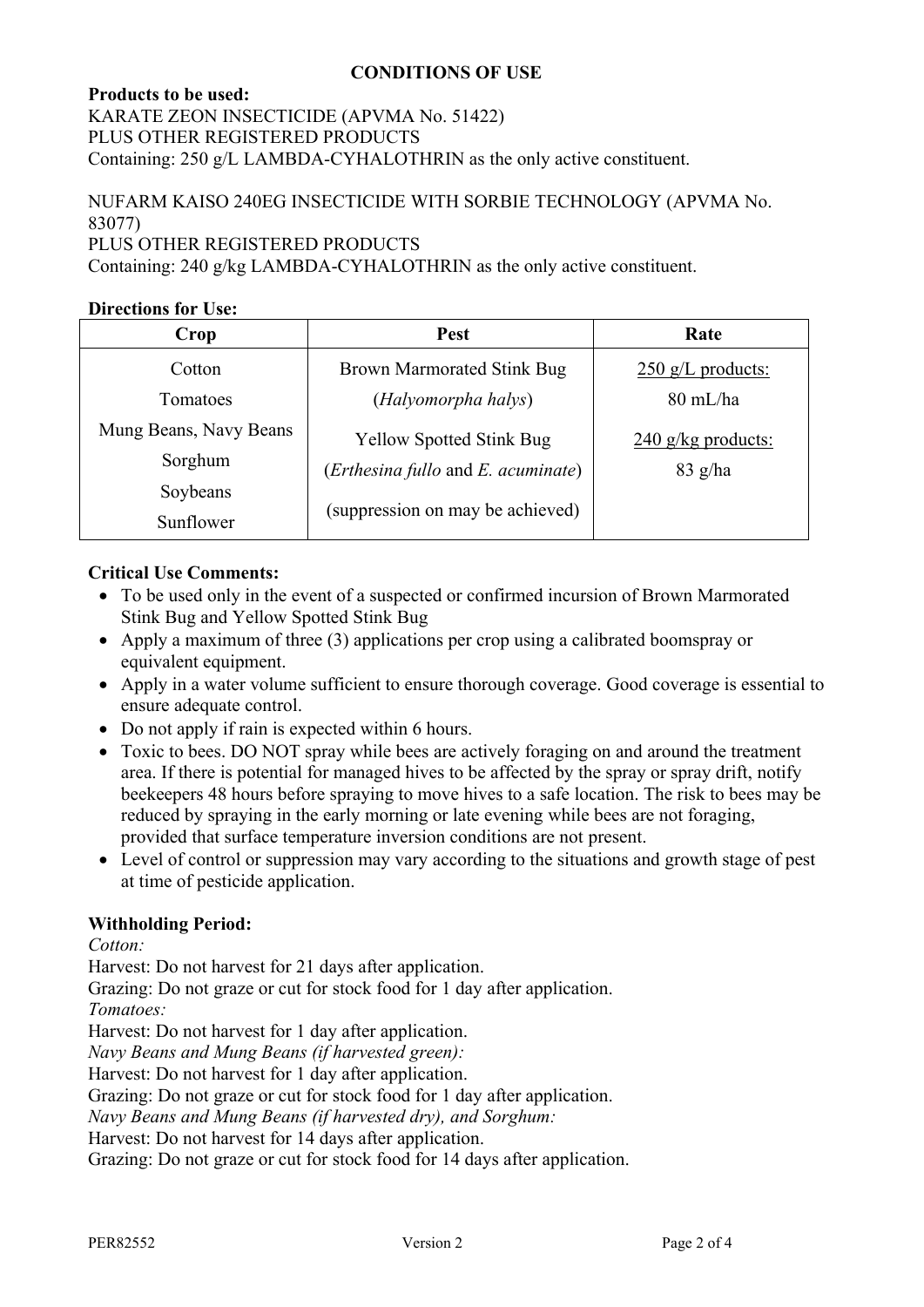## *Soybean:* Harvest: Do not harvest for 1 days after application. Grazing: Do not graze or cut for stock food for 21 days after application. *Sunflower:* Harvest: Do not harvest for 28 days after application.

# **Cutting Crops and Pastures for Stockfeed**

If the crop or pasture is to be cut for stockfeed, do not sell any stock that have been fed cut material for export slaughter until the Export Slaughter Interval (ESI) set below has been observed. The ESI is the minimum period that must elapse between removal of grazing livestock to clean pasture or clean feed and slaughter.

# **Grazing Treated Areas and Crops for Domestic and Export Markets and for Livestock**

**Producing Milk for Human Consumption Livestock Destined for the Domestic Market** Observe the grazing withholding periods as specified above before grazing treated pastures or fodder crops or cutting them for stockfeed. OR If over-spraying of grazing livestock is unavoidable and does occur, withhold stock from slaughter until the Export Grazing Interval (EGI) or Export Slaughter Interval is met. The EGI is the minimum period that must elapse between the application of the chemical product and slaughter of the stock, where grazing has continued on the crop/pasture from the time that the chemical product was applied.

## **Livestock Destined for Export Markets**

The label withholding period for grazing only applies to stock slaughtered for the domestic market. Some export markets apply different standards. To meet these standards, ensure that the Export Slaughter Interval or the Export Grazing interval is observed before stock is sold or slaughtered.

# **Livestock Producing Milk for Human Consumption**

Observe the grazing or cutting for stockfeed withholding period specified above before grazing lactating dairy stock on treated pastures or fodder crops, or before cutting treated crops as feed for lactating dairy stock.

# **Export Slaughter Interval (ESI) - 42 Days:**

Livestock that have been grazing on or fed treated crops and/or over-sprayed should be placed on clean feed for 42 days (6 weeks) prior to export slaughter.

#### **Export Grazing Interval (EGI) - 56 Days:**

Livestock that have been grazing on treated crops/pastures and/or over-sprayed should not be sold for export slaughter for 56 days (8 weeks) after application of the chemical product, unless the Export Slaughter Interval has been observed.

#### **Additional Information**

These insecticides may persist on dry pasture (or in harvested and stored animal feed, eg hay) for long periods. Livestock fed on pastures that were treated when drying off or while dry, may have residues at levels unacceptable to our overseas markets. Similarly, feeds harvested from pastures or crops treated when drying off or while dry, may have unacceptable levels of residues. The pasture, or crop, must be regarded as contaminated until such times as there has been substantial regrowth (ie following good rains or the Autumn break). Livestock grazing or receiving contaminated feed should be managed in accordance with the Export Intervals described above. If further advice is required, contact your local State Department of Agriculture or Primary Industries, or the Australian Pesticides and Veterinary Medicines Authority (APVMA**).**